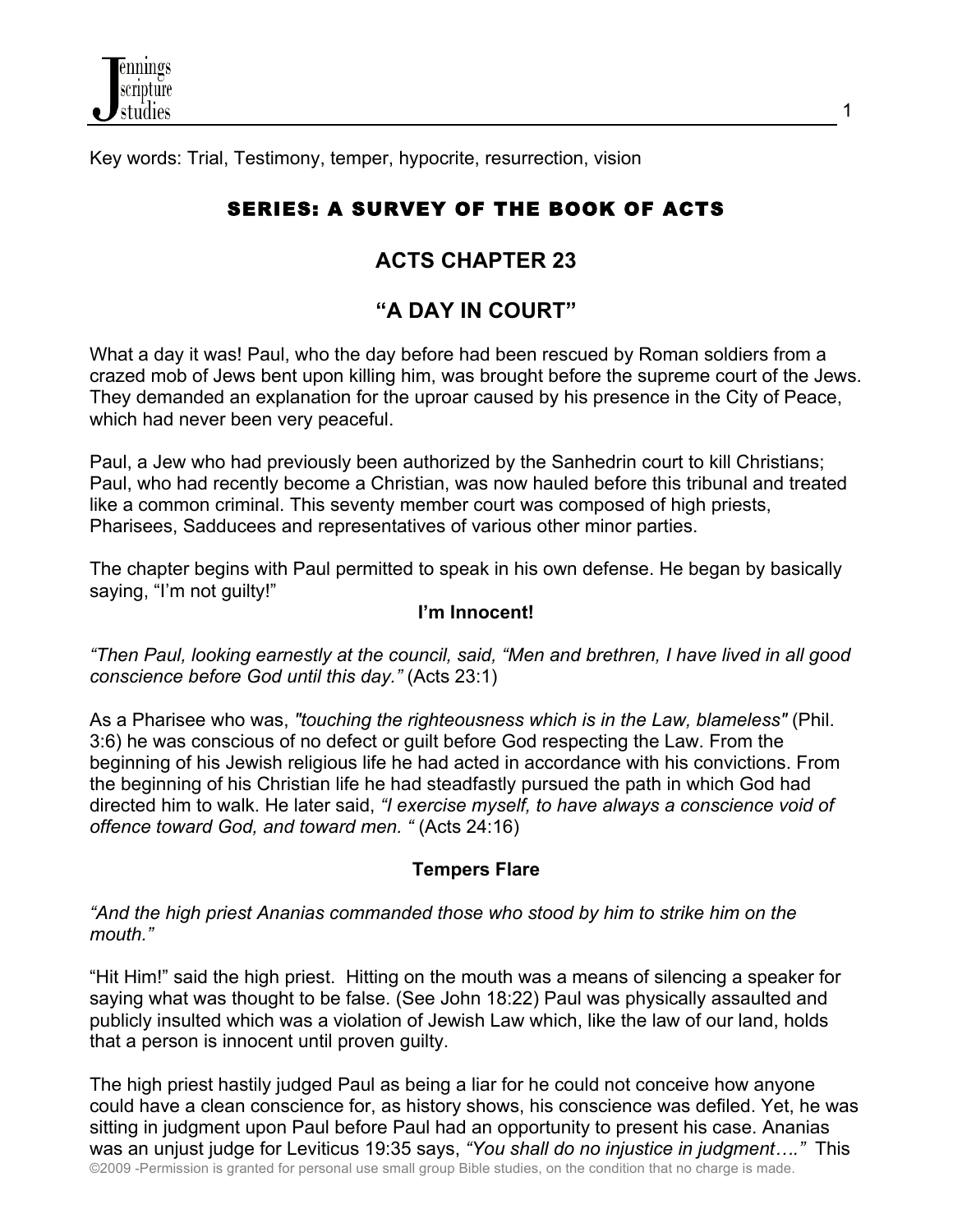

priest and the Sanhedrin had already pre-judged Paul, so what chance did he have of receiving a fair hearing?

#### **Hypocrite!**

*"Then Paul said to him, "God will strike you, you whitewashed wall! For you sit to judge me according to the law, and do you command me to be struck contrary to the law?" And those who stood by said, "Do you revile God's high priest?" Then Paul said, "I did not know, brethren, that he was the high priest; for it is written, 'You shall not speak evil of a ruler of your people."* (vs.3-5)

Paul was really calling the high priest a hypocrite by using the phrase "a whitened wall" or "white-washed wall." The sepulchers in the cemeteries were white-washed with a mixture of lime and water. They were white-washed on the outside but were not washed white on the inside! They were full of dead-men's bones. Our Saviour used a similar expression to describe the hypocritical character of the Pharisees in Matthew 23:27-39.

The high priest, while he pretended to sit there to see that justice was done, prejudiced the "jury" by commanding Paul to be struck in violation of the Law. He certainly was not impartial. This man's character was not what he professed it to be. In fact, he had a long history of malpractice.

His reputation was not good and, according to history, that is a generous statement. Ananias had been the high priests for 10 years. He was corrupt and violent. Josephus, the Jewish historian, reports that Ananias illegally confiscated from the threshing floors of farmers, that which was supposed to maintain common local priests. (Josephus, *Antiquities of the Jews* 20:206) Other historians say that he was "haughty, gluttonous and a rapacious man." (Renan) He is an example of corrupt ecclesiasticism, which unfortunately exists in an even greater measure in our day.

Was Paul angry? I suppose it depends upon one's perspective. There is a difference between "righteous indignation" and anger. Paul's sudden reaction was the result of a legitimate human instinct. But notice that Paul did not retaliate any further. He turned the entire matter over to *"him who judges righteously."* (I Peter 2:23) And God did judge him for he was killed in A.D. 66 by a man wielding a dagger.

Regarding this issue with Paul we need to consider other texts. Remember that Jesus spoke very strongly against the Jewish authorities in Matthew 23, but Jesus also submitted to the authorities. We can also consider how Stephen spoke to the Sanhedrin in Acts 7. He was by no means genteel and personable.

Paul's temper was understandably aroused by the brutality and injustice of Ananias. Perhaps afterward he wished he had not said what he said. However he acknowledged his rapid remonstrance. To acknowledge one's error is a mark of humility. It is doubtful that Paul gained anything by his apology since the court was stacked against him in the first place.

Paul said that he did not know that Ananias was the high priest. (23:5) Paul had been away from Jerusalem for a number of years and may not have known that Ananias was the high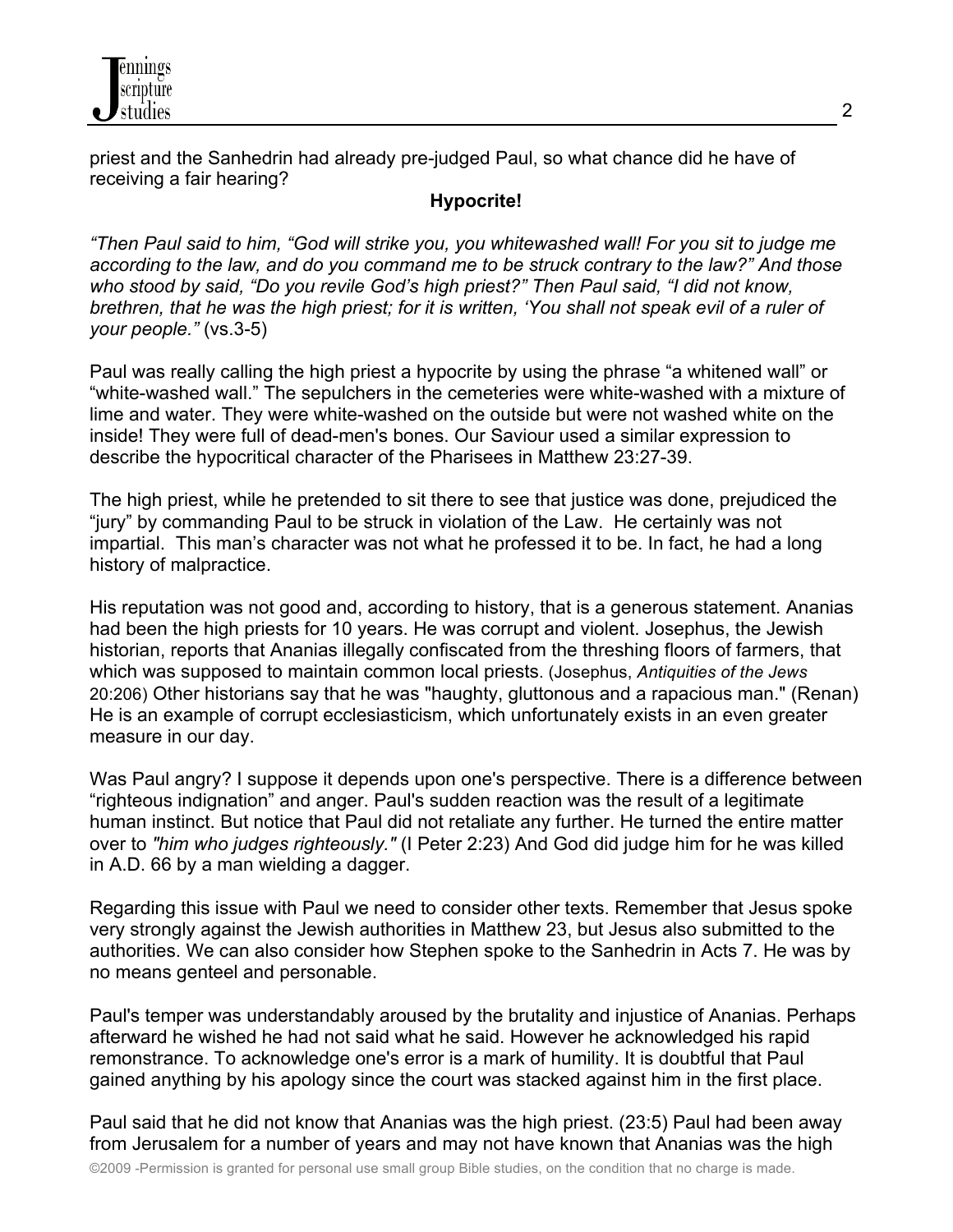

priest. Also, he may not have been wearing his official at priestly garments for if he had been one would think that Paul would have recognized him from his attire.

### **Divide & Conquer**

The real reason why some of the Sanhedrin members wanted to eradicate Paul was not that he had taken a Gentile into the temple, for they knew by now that he had not done that or that he had been engaged in anti-Jewish teaching. What really irked and infuriated them was the teaching of Paul and other Christians the inflammatory doctrine of the resurrection. If a person believed in the resurrection, then it was possible to believe the claim that Jesus arose from the dead. If they allowed this teaching to continue then people would eventually believe that Jesus was who He claimed to be and that would certainly throw a monkey wrench into the machinery of their religious system.

Paul's quick mind and ready wit seized upon a doctrine which was shared in common by the Pharisees but was rejected by the Sadducees. He took advantage of this strong difference between the two groups and announced, "*concerning the hope and resurrection of the dead I am being judged!"* (v.6)

A risen, living Lord Jesus Christ would prove the following:

- That He is the Messiah, Lord, Savior and King! (Acts 2:24-36)
- That salvation is found nowhere else and in no one else. (Acts 4:10-12)
- That He is Prince and Savior. (Acts 5:29-32)
- That through Him sins are forgiven which is something that the Law can never promise or provide. (Acts 13:37-39)
- That Jesus Christ is God's appointed Judge of the world. (Acts 17:31)

What the resurrection says about Jesus Christ is undeniable and cannot be ignored. When confronted with this dynamic truth persons must make a decision and some decide to react violently, as did members of the Sanhedrin court.

When Paul dropped the "resurrection" bomb, immediately the council was divided for the Pharisees believed in a resurrection, even though their idea of a resurrection was more of an ethereal concept than a literal bodily resurrection, but the Sadducees did not believe in a resurrection. The council was thrown into dissension and confusion. The gentlemen of the jury were yelling at each other. The Pharisees became more intent on defending their concept of the resurrection than they were in defeating the apostle Paul.

The Sanhedrin never did come to a conclusion and announce a verdict because of the division created when Paul spoke of the resurrection. Claudius Lysias saved Paul's skin by forcefully removing him from the Sanhedrin court so that he didn't get torn apart by these zealots for he was responsible for Paul's safety. Paul was taken to the Tower of Antonia to await another day before the court.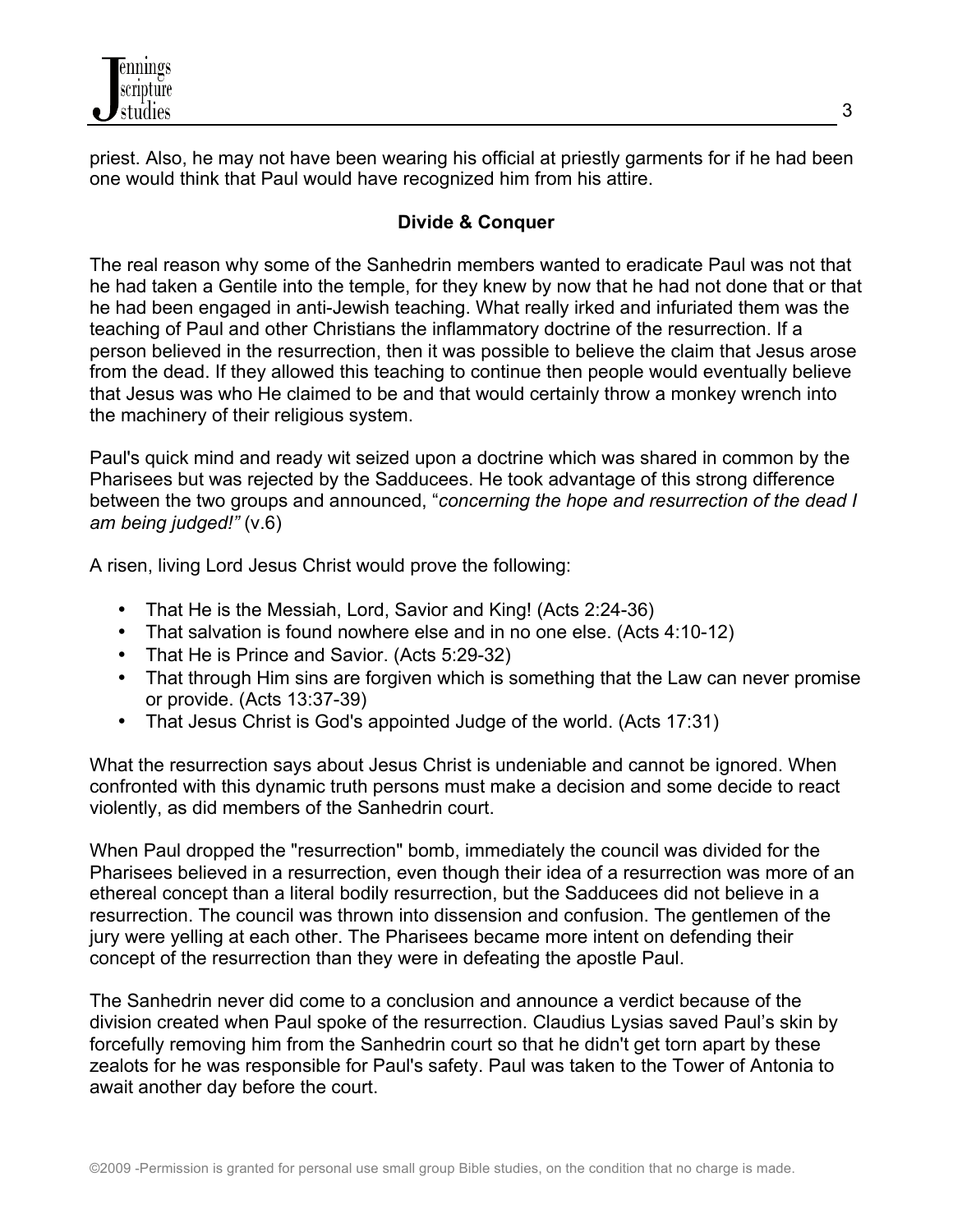

## **The Great Physician Makes a House Call**

That night Paul had surprise visit from his Master, Whom he served and Who said, *"I am with you always…."* (Matt. 28:20) In one of Paul's darkest nights, the Lord Jesus visited Paul, reenergizing him for further work. The Great Physician Who heals the brokenhearted, encourages the distressed and uplifts the downcast, visited Paul. "*The following night the Lord stood by him and said, "Be of good cheer, Paul; for as you have testified for Me in Jerusalem, so you must also bear witness at Rome."* (v.11)

Jesus gave Paul a fourfold reassurance:

- First, He assured Paul that He was with him;
- Second, He informed Paul that he had fulfilled his purpose for Him Jerusalem: "*you have testified for Me in Jerusalem"*;
- Third, He revealed to him the next chapter in this unfolding drama that he would go to Rome;
- Fourth, that meant that Paul would not be killed in Jerusalem for there was more ministry ahead for him.

This was exactly what Paul needed to hear and his spirit soared. We too need to reckon upon the promise that *"God is our refuge and strength, a very present help in trouble."* (Psalm 46:1) His presence comforted Paul, His promise cheered Paul and His plan challenged Paul.

## **Beware! Ambush!**

Meanwhile out in the dark alleys of Jerusalem there were 40 bandits who bound themselves by and oath to kill Paul. In this dramatic development we see the providence of God intervening to save Paul's life. Paul had a sister in Jerusalem and her son overheard the plot against Paul's life and told Paul about it. Paul sent him to tell the Roman commander how they had schemed to ambush him and the conspiracy was defeated.

God had told Paul that he would go to Rome and here we see that "all things were working together" and the situation was well in hand -- God's hand! Isn't it interesting how God in his sovereignty works everything according to the purposes of his will"? What are the odds of Paul's nephew "just happening, by chance," to overhear the plotters? This was a case of "relative" assistance!

By the way, a question: Why didn't Paul stay with his sister in Jerusalem instead of with Mnason? (21:16) Perhaps she was not a believer; maybe she did not have room in her home; perhaps her husband objected or, perhaps Paul wanted to shield her from any retaliation that might be directed at her and the family because of the animosity against him. For whatever reason, Paul lodged with Mnason. However, it is obvious from the context that her son knew that uncle Paul was in town.

## **Getting Out Of Town**

When Paul's nephew informed of the Roman commander about the plot to kill Paul (23:16) he quickly arranged to transport him from Jerusalem to Caesarea, 40 miles away, the location of